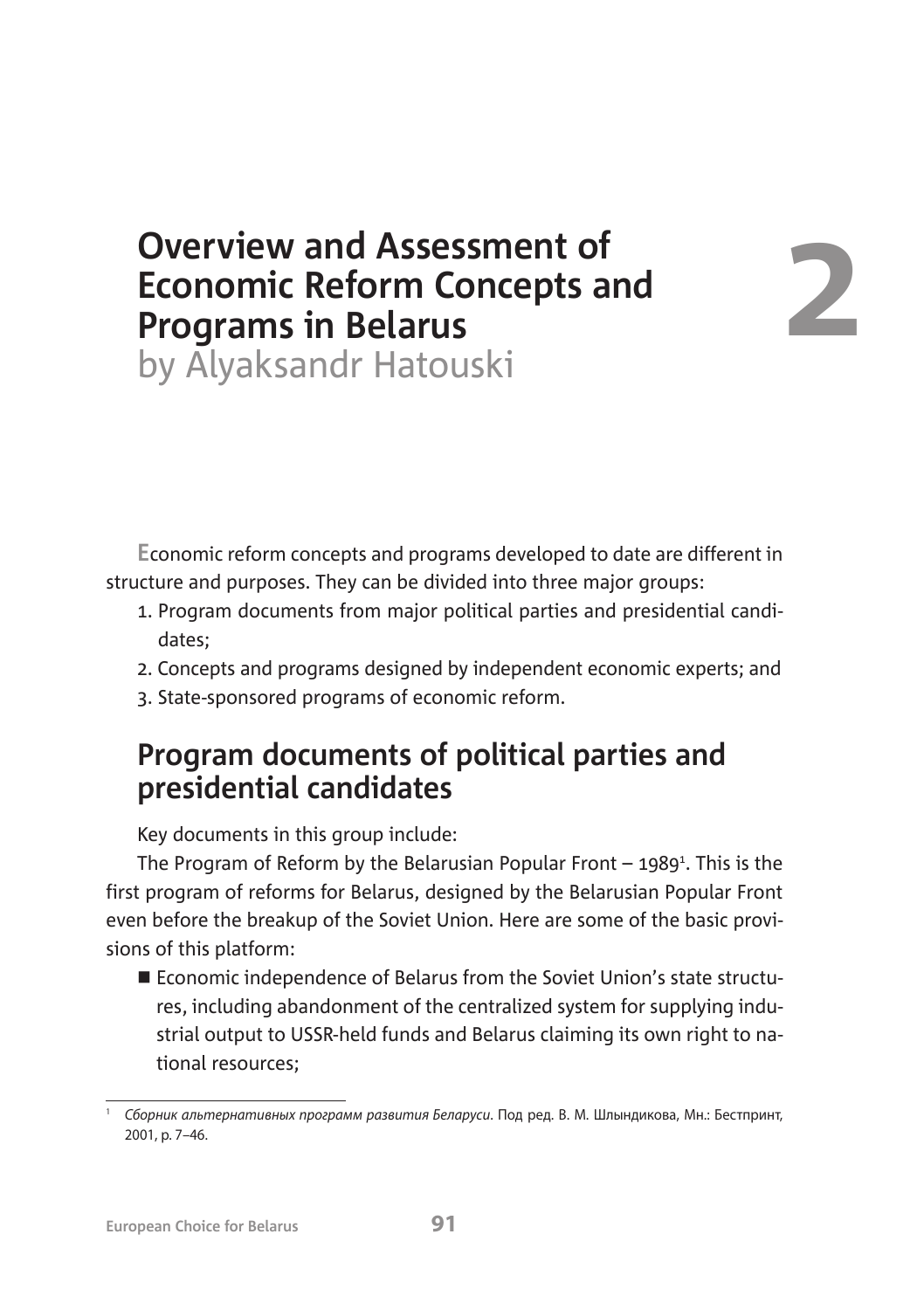- Equal co-existence of different types of ownership, including private ownership; the right of employees to choose the form of ownership for (state-owned) companies they work for;
- Independence of enterprises; relations between enterprises are based on the arm's length principle, and on self-financing;
- Introduction of a planned-regulated market mechanism where government bodies issue planning recommendations, design socioeconomic development programs, ensure that various market and business competitors come into play, take measures against monopolies, assist market stabilization, make efforts aimed at reducing prices and ensuring equal conditions for development in various regions, publish regular statistical reports on inflation, living standard changes, personal income in various social groups, foreign trade, etc. The government's main way of regulating the economy is through taxes, subsidies, public procurement and financial leverage.
- Free foreign exchange market:
- $\blacksquare$  Land is to be owned by local councils which lease it to businesses. A single land tax is to be launched, and the tax rate would depend on land productivity.

The program's authors propose that its implementation will resolve main socioeconomic problems, such as housing, food production and manufacturing of consumer products, and eliminate market shortages.

*Assessment*: It was a rather radical platform for the period, since it suggested transforming the socialist planned economy along the market model. The program stipulated basic market economy principles, but failed to specify a sequence of reforms.

The document asserts the country's economic sovereignty and independence of business entities, which is a reflection of the situation prevalent in late 1980s. That was when movements emerged that advocated national independence and democratic changes in the republics of the Soviet Union.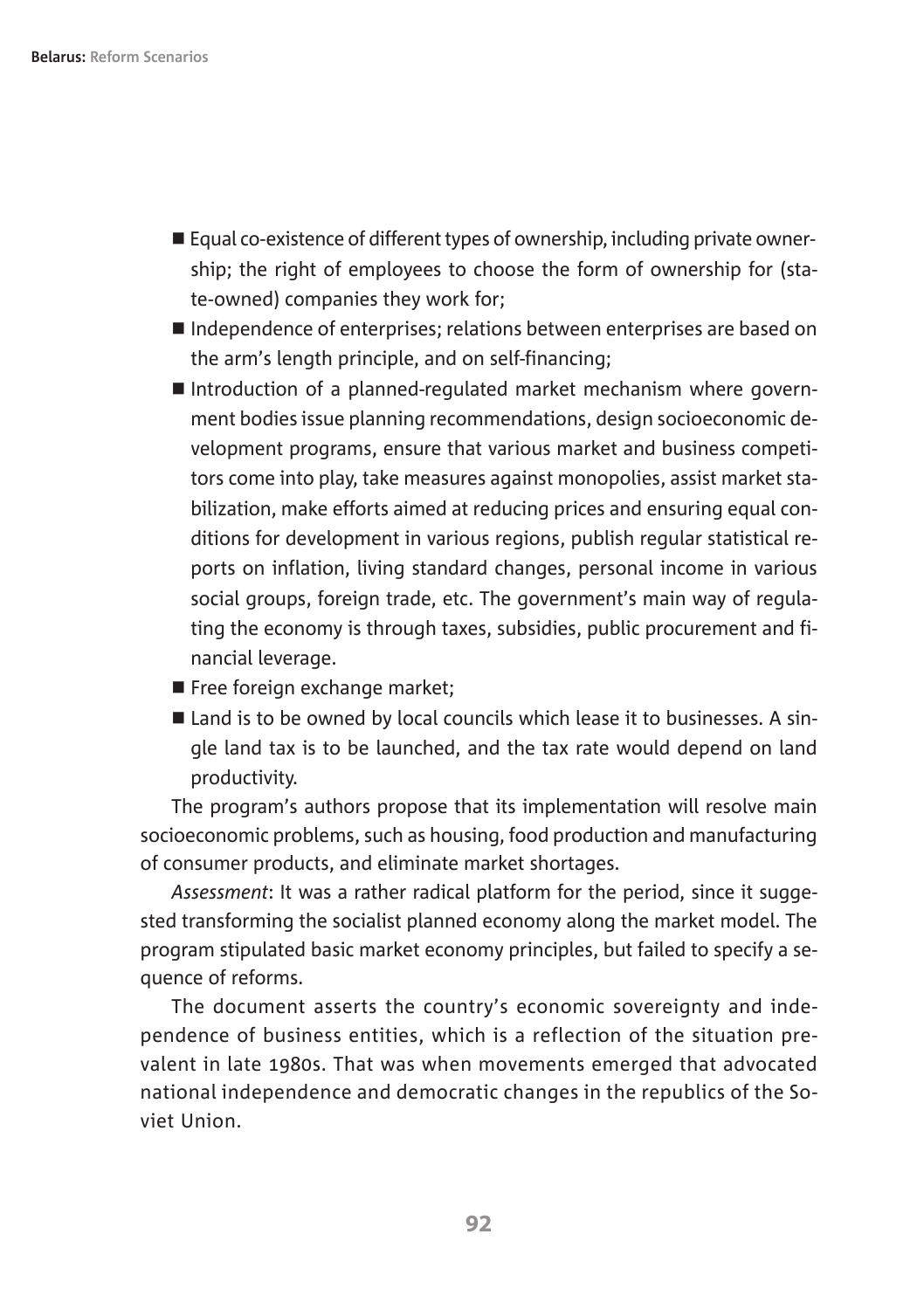Other important reform programs are The Program of the Belarusian Popular Front<sup>2</sup> and Declaration of Goals and Principles of the United Civic Party<sup>3</sup>. Both documents date back to 1993.

As stated, these documents' main goal is building a 'social market economy' in reaction to the country's general economic instability in 1993, as manifested in high inflation, decreasing production, growing shortages of consumer goods and declining living standards. However, the documents proposed different ways of reaching the same goal.

The Belarusian Popular Front's platform set out the principles of deregulated prices, supporting competition, private ownership of land and means of production, and abolition of public procurements for farms. Much attention was paid to ensuring social justice and protecting domestic producers by means of customs barriers. The program also called for fair and gradual privatization of enterprises, and active structural policy towards savings in energy and consumables in more environmentally friendly manufacturing industries. It suggested tough state regulation of the use and privatization of agricultural land.

*Assessment*: The document expresses support for the State's active role in the economy and a gradual, 'well-considered' and 'socially equitable' process of market transformations. The main drawback of this platform is to be found in the confusion of principles: some are market-oriented, while others envisage active State interventionism in the economy.

The document developed by the United Civic Party stipulates a speedy privatization, abolition of State regulation of prices, freedom of business and comprehensive State support for the growth of private business. The authors are of the opinion that economic growth and improving living standards of various segments in the society had to be the staple tenet for the social market economy. 'If the public pie grows, everyone's share in this pie grows with it'4 is the program's slogan.

<sup>&</sup>lt;sup>2</sup> Ibid., p. 47–102.

<sup>3</sup> Ibid., p. 103–112.

<sup>4</sup> Ibid., p. 109.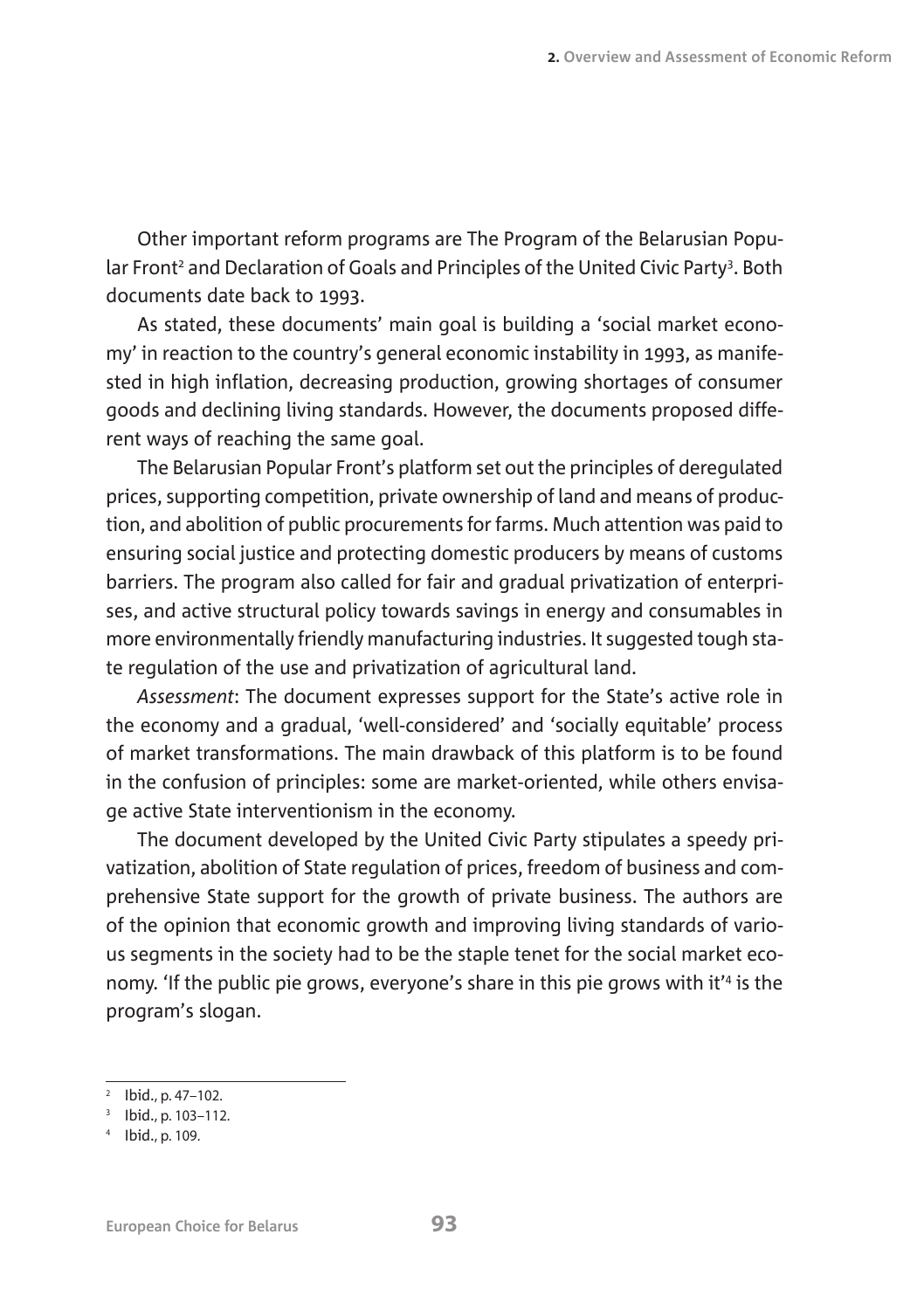In general, those two documents reflect the process of political parties establishing themselves on the country's political scene and, correspondingly, the polarization of public opinion on issues such as market transformations, pace of changes and the State's role in the economy.

Other documents in this repertoire are platforms of presidential candidates for 1994 elections: Alyaksandr Lukashenka, Vyachaslaw Kebich, Stanislaw Shushkevich, Zyanon Paznyak, Alyaksandr Dubko and Vasil Novikau.

Alyaksandr Lukashenka's program – called 'Taking The People Away From Disaster'5 – focuses on difficulties in the country's economic situation and develops the idea of the State's responsibility for resolving economic and societal problems. The program sets out the following measures:

- stabilize prices by establishing State control over price formation, combating unsubstantiated price hikes, enforce penal liability for violations of State price policy;
- strict oversight over the economy via direct control of state-owned enterprises;
- an investment policy based on gradual increase of long-term bank lending, setting interest rates in line with State priorities, designating economic sectors and investment projects for State support;
- consolidate State control over the foreign exchange market by closing all convertible currency outflows abroad, controls over convertible currency assets of Belarusian commercial banks abroad, institute penal and administrative punishment for illegal forex transactions and illegal convertible currency exports;
- prioritize agriculture in State investments by short- and long-term lending, preserve the system of collective (*kolhoz*) and State (*sovhoz*) farms;
- designate housing construction as a priority sector for financing, in close State focus;
- support honest entrepreneurs.

 $5$  Тезисы программы кандидата в Президенты Республики Беларусь А. Лукашенко. Отвести народ от пропасти, «Народная газета», № 109 (874) 10 чэрвеня 1994 г.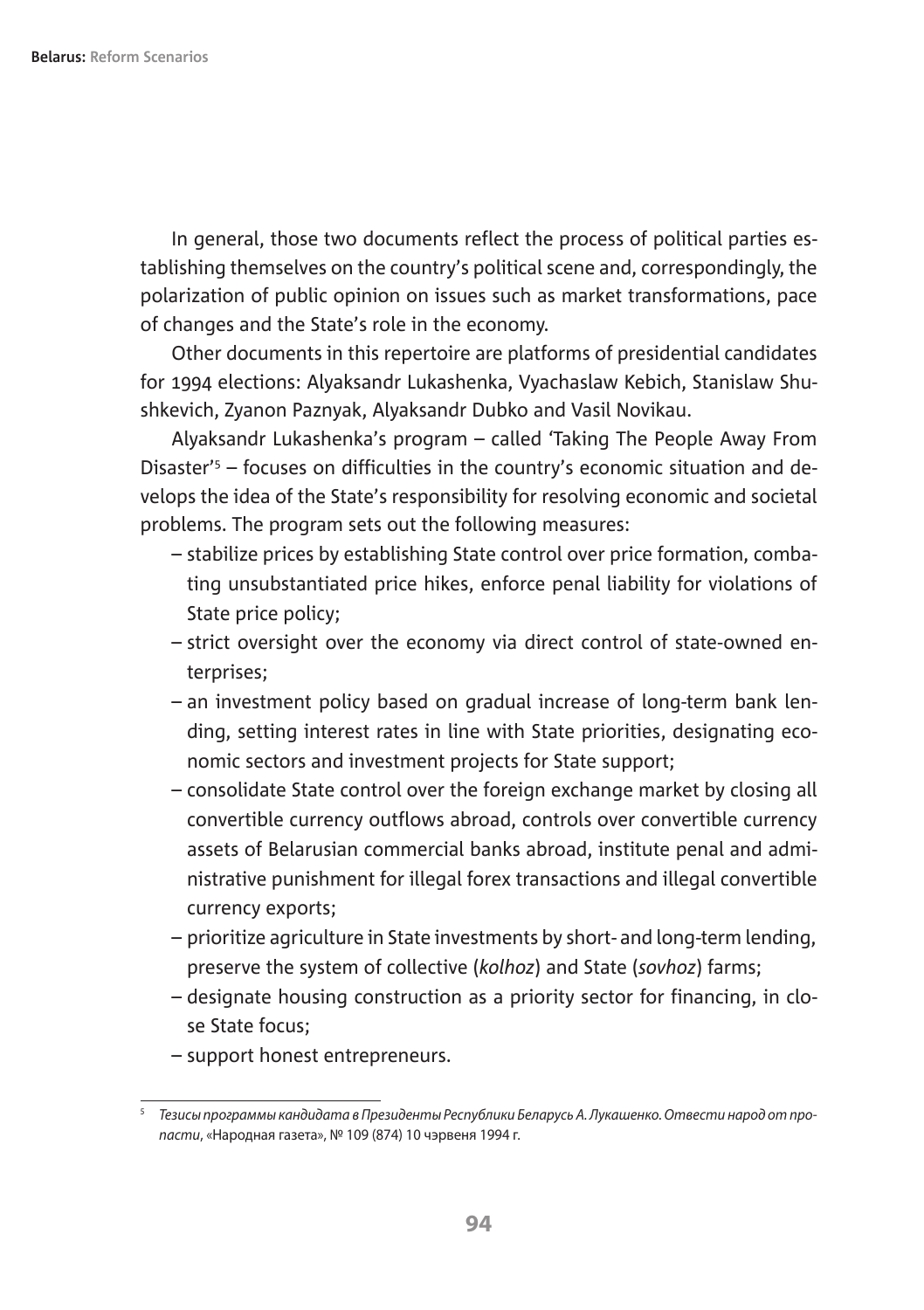The program of Alyaksandr Lukashenka's main competitor Vyachaslaw Kebich – called 'People of Belarus Should Have a Decent Life, Without Fear of Tuture, Be Proud of Themselves and Their Motherland!'6 – points to the need for anti-inflation measures, stabilization of manufacturing output, privatization and retaining State control over key areas of the economy that impact the society, such as fuel and energy, finance, transport, communications, science, education, social welfare, environment and natural resources.

Kebich advocated keeping State control over prices of selected foodstuffs and services, and providing State support for agriculture, with collective and state-owned farms preserved. He proposed that the the president and government's role should be in managing state-owned enterprises, capex projects, subsidies, employment, etc.

In his platform entitled 'Statehood, Democracy and the Market – a Way Towards Prosperity'7 , Stanislaw Shushkevich stresses that the country's economic crisis has been caused not by reforms, but by absence thereof, and proposes embarking on a firm path of reforms geared specifically to stabilize the Belarusian monetary system, towards a speedy privatization, removing obstacles to the freedom of business, alleviate the tax burden, carry out a structural reform in agriculture by giving farms a free hand in deciding on the form of ownership and type of business operation, stimulate foreign investments and provide targeted social support to the population.

Not unlike like Shushkevich's, the economic program of Zyanon Paznyak<sup>8</sup> speaks in favor of market reforms. It provides a detailed description of the mechanism for introducing Belarus' sovereign currency. A chapter is dedicated to agricultural policy and land issues. The platform allows for undertakings to be free in choosing their type of business and form of ownership, and supports

<sup>6</sup> Праграма Кебіча Вячаслава Францавіча, кандыдата ў Прэзідэнты Рэспублікі Беларусь. Народ Беларусі павінен жыць дастойна, без страху за будучыню, ганарыцца сабой і сваей Радзімай!, «Народная газета», No 106 (871). 10 чэрвеня 1994 г.

<sup>7</sup> Тэзісы перадвыбарнай праграмы Станіслава Шушкевіча, кандыдата ў Прэзідэнты Рэспублікі Беларусь. Дзяржаўнасць, дэмакратыя, рынак – шлях да дабрабыту, «Народная газета», № 106 (871) 10 чэрвеня 1994 г.

<sup>&</sup>lt;sup>8</sup> Эканамічная праграма кандыдата ў Прэзідэнты Зянона Пазьняка, «Народная газета», № 106 (871) 10 чэрвеня 1994 г.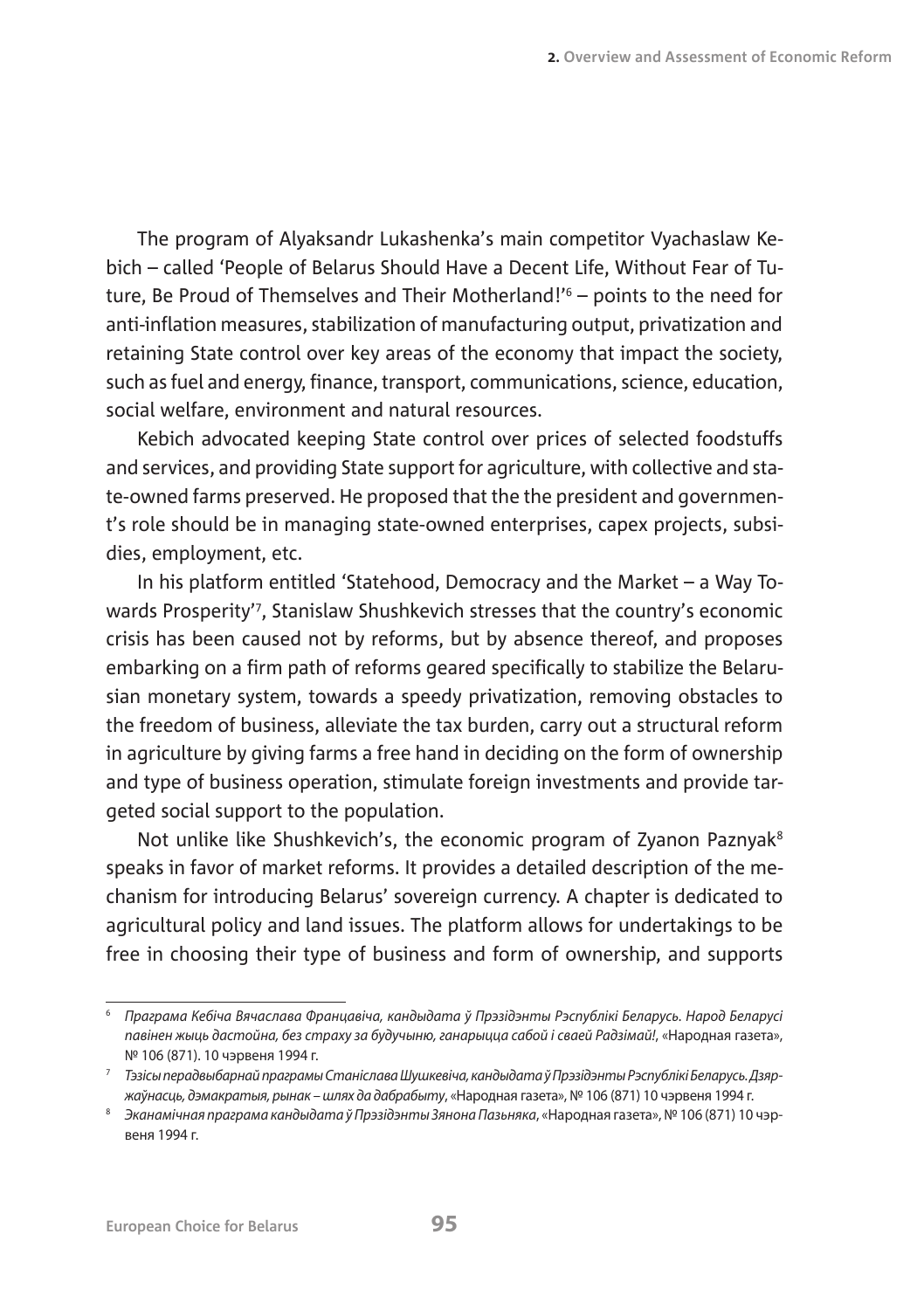private ownership of land, yet points out that 'a well-considered and firm State policy founded on the precepts of science'9 has to be pursued in implementing land privatization.

Finally, the program of Alyaksandr Dubko – 'The Country Needs a Good Stewart'10 – is even more radical than that of Alyaksandr Lukashenka in its anti-market course. Dubko is entirely against radical market reforms and entrepreneurship. He wishes to keep State ownership of land and speaks in favor of vesting the future president with absolute powers and responsibility.

*Assessment*: All the documents were prepared in times of a profound economic crisis in Belarus, with hyperinflation, decline in output (nearly halved), growing unemployment, deteriorating living standards, and lack of transparency in actions of government agencies in State property privatization. They present a wide range of views on economic reforms, from a radical market reform (Shushkevich) to extremely conservative policies (Dubko). The variety of economic programs put forth by presidential candidates mirrors the polarization of general public views on market transformations. The 1994 presidential election was won by Alyaksandr Lukashenka who, given the economic and political situation of 1994, offered a moderate course steering between radical market changes and a complete restoration of the planned economy.

Although Vyachaslaw Kebich, his main competitor, also had a centrist program, Alyaksandr Lukashenka was clearer in his presentation of propositions for economic development, and provided an illustrative description of specific tasks ahead.

Upon electing the first Belarusian president, the country faced a turning point. That was the beginning of a period of strengthening State control over the economy.

<sup>&</sup>lt;sup>9</sup> Эканамічная праграма кандыдата ў Прэзідэнты Зянона Пазьняка, «Народная газета», № 106 (871) 10 чэрвеня 1994 г.

<sup>&</sup>lt;sup>10</sup> А. Дубко, Стране нужен Хозяин, «Народная газета» № 104 (869) 8 чэрвеня 1994 г.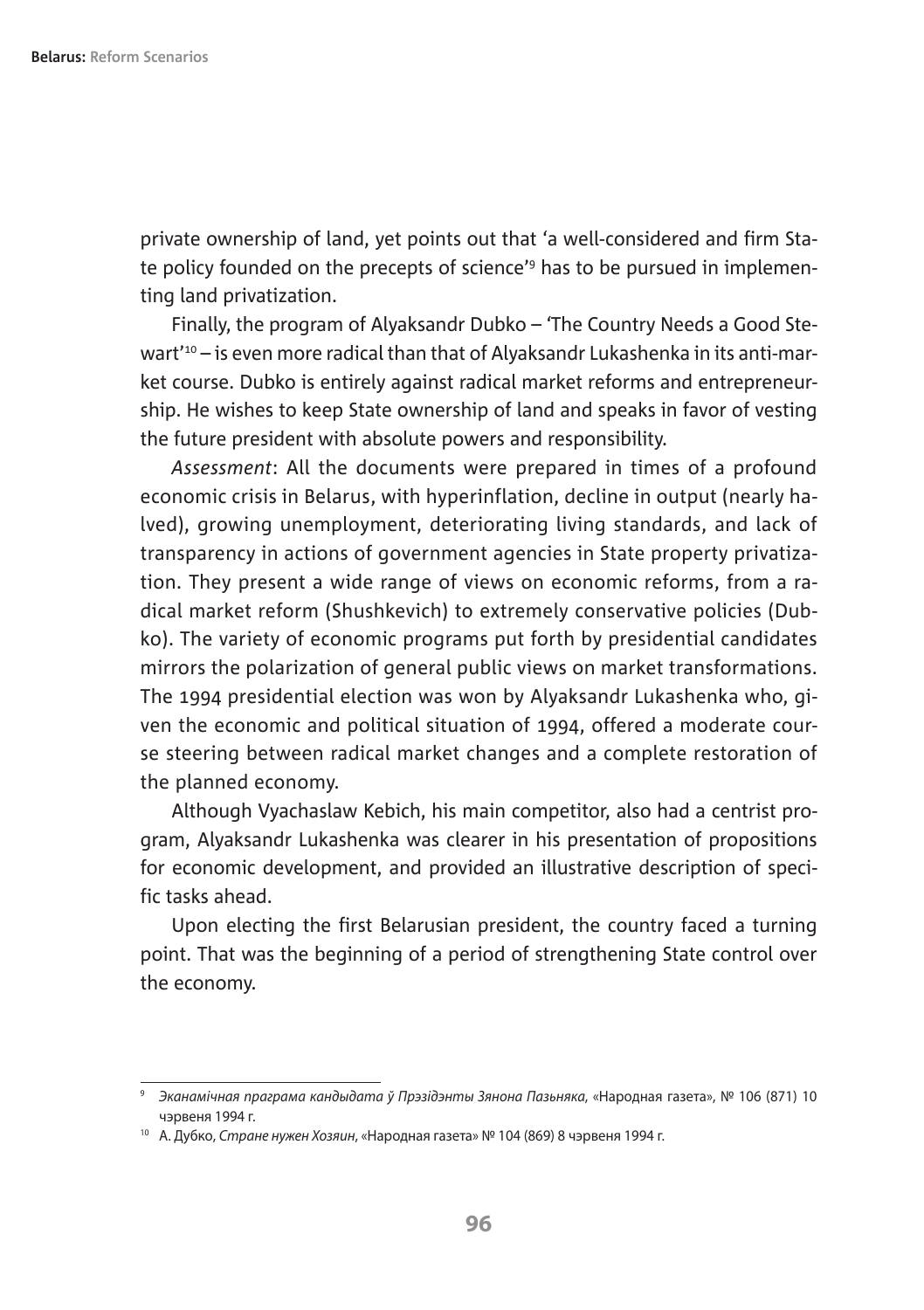In December 1994, the United Civic Party at its constituent congress adopted The Platform of the United Civic Party<sup>11</sup>. In response to increasingly stronger State regulation, the program called for 'far-fetched market reforms in all areas'12 including price deregulation, financial system stabilization, privatization and restructuring of enterprises, and privatization of land with sale to foreigners.

In October 1995, the United Civic Party passed another program<sup>13</sup>. Unlike its predecessor, the new program speaks merely in terms of 'establishing an efficient and dynamic social market economy based on private ownership, which could ensure high living standards'14. It promotes the idea of low interest-bearing loans to finance housing construction and increasing budget allocations for social welfare out of out of property tax proceeds. According to the platform, such measures can 'alleviate social tensions resulting from the enrichment of a group of people benefiting from inefficiencies in legislation'15. Other points of the new program are similar to those in the previous UCP document.

The Platform of the Belarusian Party of Labor – 'Towards a Society of Democratic Socialism' (March 1996)<sup>16</sup> calls for 'building in Belarus a society based on a multi-structural (i.e. with different forms of ownership) socially oriented market economy'<sup>17</sup>, as well as for 'transferring the key means of production and land to people to be owned privately, thus ensuring participation of hired workforce in company profits across the nation's economy'. The Belarusian Party of Labor stands up for 'each person's right to work, and strives to ensure full employment in the country'<sup>18</sup>. As the document puts it, the party would warrant the right to work and decent pay primarily by attracting investments into the economy, thereby creating more jobs. The Program also speaks in favor of coordinating activities of the business community, the State and trade unions in order to

<sup>11</sup> Сборник альтернативных программ развития Беларуси. Под ред. В. М. Шлындикова, Мн.: Бестпринт, 2001, p. 113–124.

<sup>12</sup> Ibid., p. 117.

<sup>13</sup> Ibid., p. 125–143.

<sup>14</sup> Ibid., p. 129.

<sup>15</sup> Ibid., p. 136.

<sup>16</sup> Ibid., p. 171–191.

<sup>17</sup> Ibid., p. 181.

<sup>18</sup> Ibid., p. 184.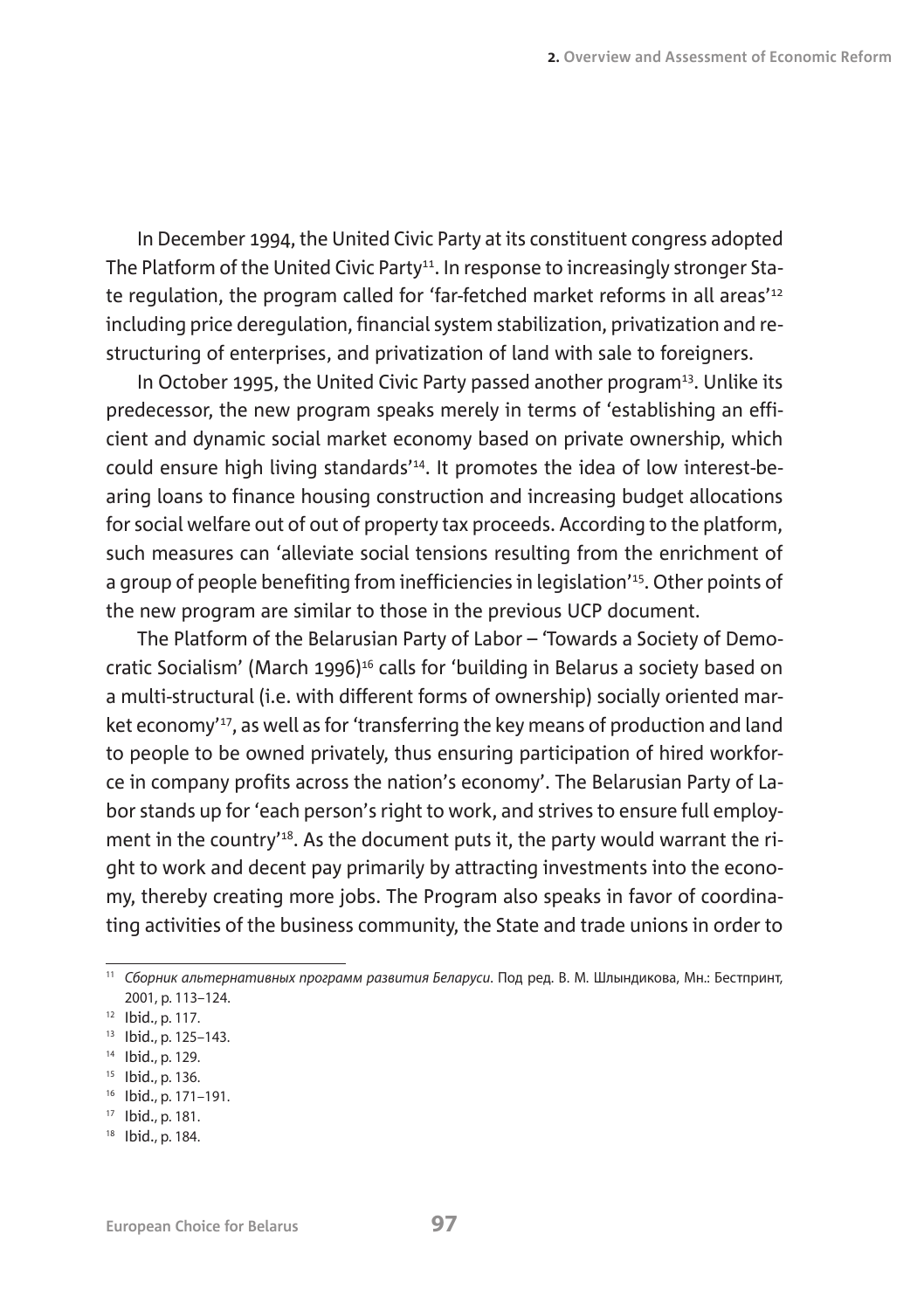ensure a balanced development of economic sectors, aided by government investments. At the same time, the document points out that 'the entrenchment of a new economic system would be a long process'<sup>19</sup>.

The Platform of the Belarusian Social Democratic Party (Narodnaya Hramada) adopted at the party's constituent assembly in June 1996 $^{20}$  is against 'both total private ownership and total State ownership of the means of production'21. As its ideal, it suggests building a market economy with varied forms of ownership, with focus on social and environmental issues, in which 'free enterprise is combined with a degree of State regulation of economic growth at a macroeconomic level, as necessitated by the nation's needs'<sup>22</sup>.

*Assessment*: Political parties do not differ in their vision of the economic reform.

The same trend may be observed in programs of candidates at the alternative presidential election in 1999 [which was held pursuant to the 1994 Constitution by those who did not recognize constitutional changes adopted by the controversial referendum of November 1996].

In particular, Mikhail Chyhir's platform<sup>23</sup> speaks about the need for establishing an open, diverse, socially-oriented market economy. The document's most important provisions point to stability of the sovereign currency, stability of prices, stopping unsecured lending ('money printing'), ensuring that the public budget is reasonable, realistic and socially-oriented, preparing regulations to speed up privatization, and pursuing a policy that would combine firm protection of domestic producers with liberalization of domestic and foreign trade.

In fact, the program suggests mere cosmetic changes in the existing economic make-up.

<sup>19</sup> Ibid., p. 183.

<sup>20</sup> Ibid., p. 144–170.

<sup>21</sup> Ibid., p. 154.

<sup>22</sup> Ibid., p. 154.

<sup>23</sup> Ibid., p. 235–240.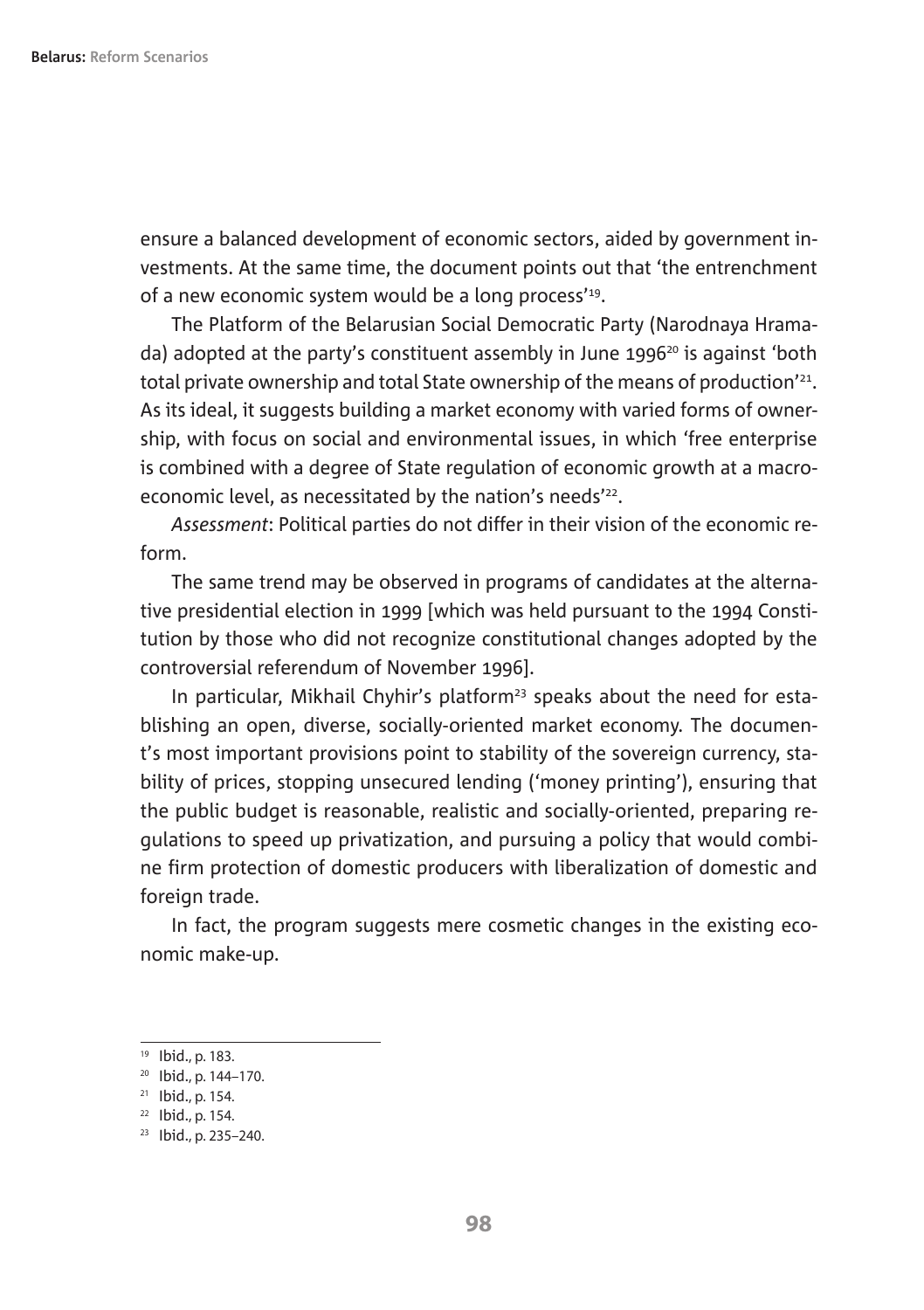Likewise, the platform of Zyanon Paznyak of the Belarusian Popular Front, another presidential candidate, does not offer radical approaches to market economy24.

In his program for the 2001 presidential election<sup>25</sup>, Alyaksandr Lukashenka again confirms his adherence to previously chosen economic priorities, such as stimulating exports and housing construction, support to agriculture including State and collective farms, State regulation of prices, compulsory award of jobs to graduates of State educational facilities, etc. Yet, the program also includes one new point: liberalization of the economy and stimulation of business activity. In general, however, the document does not envisage any material reforms. It does not provide for any serious market reform, instead calling for a forward move as facilitated by 'the country's political and socioeconomic stability'26.

The platform of Uladzimer Hancharyk<sup>27</sup> calls for eliminating obstacles to business by introducing simple rules for registering new undertakings, safeguarding the banking system's independence, stop extending unsecured loans, reducing the costs and size of government bureaucracy, reducing taxes, simplifying customs procedures, improving foreign trade and allowing state-owned and collective farms to transform ownership. The program is in favor of economic liberalization; however, it does not specify which market transformations are to be put to work. In particular, there is no mention of privatization. Instead, it contains a chapter on technology upgrades in and restructuring of companies by means of domestic and foreign investments.

Similarly, the program of Syarhey Haidukevich does not offer anything novel in the way of economic ideas<sup>28</sup>. It calls for a need to reform the fiscal system

<sup>26</sup> Ibid.

<sup>24</sup> Ibid., p. 241–253.

<sup>25</sup> Вместе за сильную и процветающую Беларусь! (Предвыборная программа Президента Республики Беларусь А. Г. Лукашенко), «Советская Белоруссия» №№ 237-238 (21234-21235) 21 августа 2001 г.

<sup>27</sup> В. Гончарик, Добро вашему дому! (Тезисы программы кандидата в Президенты Республики Беларусь), «Советская Белоруссия», № 250 (21247) 31 августа 2001 г.

<sup>&</sup>lt;sup>28</sup> Порядок в стране, достаток в доме. Кандидат в Президенты Республики Беларусь Гайдукевич Сергей Васильевич. Тезисы предвыборной программы, «Советская Белоруссия», № 239 (21236) 22 августа 2001 г.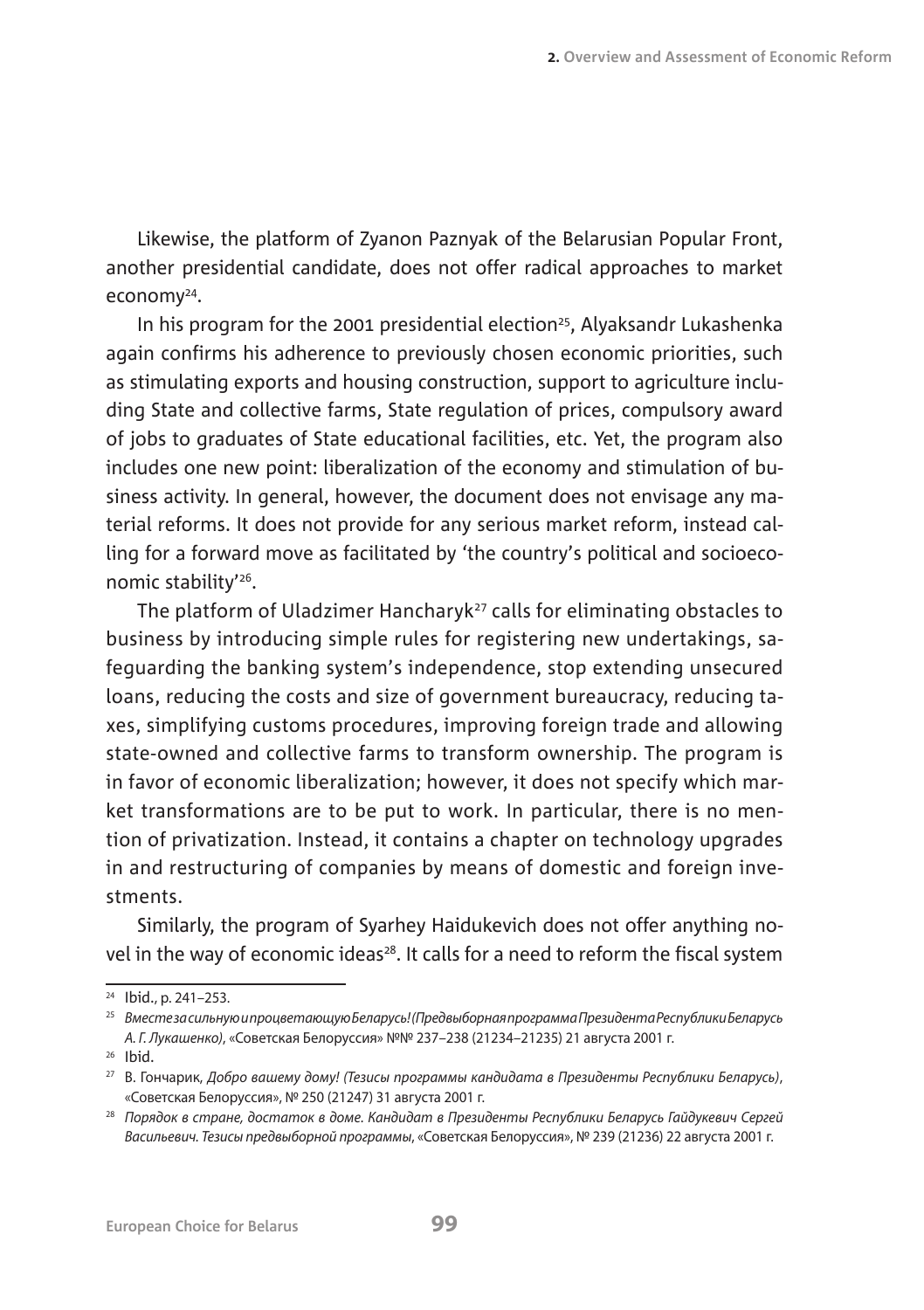along the Russian model, points to the importance of a new investment policy (yet never specifying what this policy should be), and stresses that the country should benefit from its advantageous geopolitical situation. The only aspect that sets it apart from other candidates' platforms is the affirmed support for fostering ecotourism in Belarus.

As outlined above, the programs of different political forces have whittled down to few essential differences, if any.

#### **Economic reform concepts and programs developed by independent expert teams**

When set against political party concepts, independent groups of experts may be said to have come up with more professional proposals for a marketoriented transformation of the national economy.

Proposals for Economic Policy Formulation (Stabilization Phase) were adopted by the Economic Policy and Reform Committee of the 13<sup>th</sup> Supreme Soviet, following their preparation by a group of authors including U. M. Shlyndzikau, L. K. Zlotnikau and N. G. Babrytski in 1996<sup>29</sup>.

The document pointed out that, at the time it was written, negative processes in the Belarusian economy were not stopped: living standards had been deteriorating along with the same trend in GDP formation, while the poor population had been kept on meager subsistence at the expense of using up and eventually wasting fixed assets. The document proposed several principles to underpin economic policies, including that of greater economic freedom, fostering entrepreneurship, protecting private property, private sector formation, supporting the growth of competition, State support for exports and domestic output with export-oriented outlooks, and social stability. The authors claim that the principles could actually be applied once as many as 98 macroeconomic measures are put in place. Along market measures such as price liberalization in the farming sector, reduction of import duties down to WTO standards, and establishing of

<sup>&</sup>lt;sup>29</sup> Сборник альтернативных программ развития Беларуси. Под ред. В. М. Шлындикова, Мн.: Бестпринт, 2001, p. 254–265.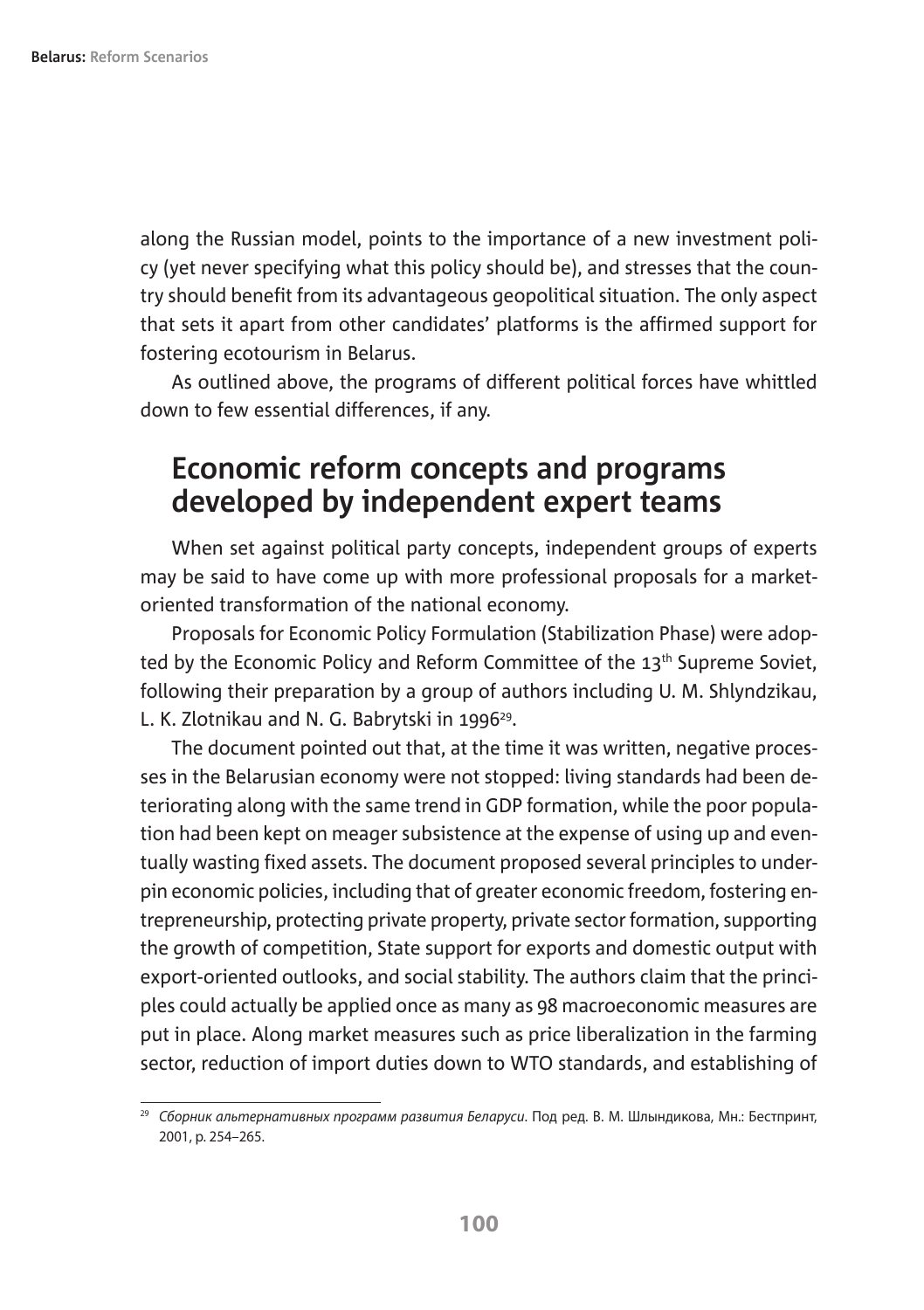capital and stock markets, the authors also suggested 'measures to regulate in inflow of foreign investments in banking and insurance in order to ensure the State's economic security', 'regulation of fuel prices to keep them in line with price levels in the neighboring countries', 'limiting the incomes gap between the richest and the poorest to 10 percent during stabilization'30.

However, the authors confine themselves merely to enumerating measures to be taken, and do not consider the opportunities, realities, mechanisms, etc. for their implementation. In many cases they stop at flagging up a measure, for example 'ensuring convertibility of the Belarusian ruble at a fair level'<sup>31</sup>.

*Assessment*: The above document is more of a response to major problems of the Belarusian economy of that time. It lacks a systemic approach to the process of market reform, although such reform is affirmed as being pivotal to its economic policy.

Concept and Program of Economic Reform (by the National Executive Committee) – prepared by a group of authors including S. A. Bahdankevich, U. S. Basharymau, Ya. Ch. Ramanchuk and G. D. Karpenka in 1998<sup>32</sup>.

This document was a response of the National Executive Committee, the shadow cabinet, to curtailing market reforms in the country in 1996–1998 and turning to 'Socialist' methods of economic governance. Its first part takes stock of the economic situation in Belarus and points to obstacles in the country's consistent, long-term economic development. In particular, the authors point to legal nihilism, State monopoly in nearly all areas of economic activity, exclusion of public sector from market mechanisms, lack of market infrastructure or safeguards for private property, poor financial and contractual discipline, lack of effective restructuring and bankruptcy mechanisms, excessive tax burden, non-liberated monetary and lending markets, and lack of a sound, economically founded anti-crisis government program with a team capable of implementing it.

As stated in the document, the main way out of the economic crisis is to use the power of private enterprise and promote economic freedom. The authors be-

<sup>30</sup> Ibid., p. 257, 262, 264.

<sup>31</sup> Ibid., p. 256.

<sup>32</sup> Ibid., p. 331–341.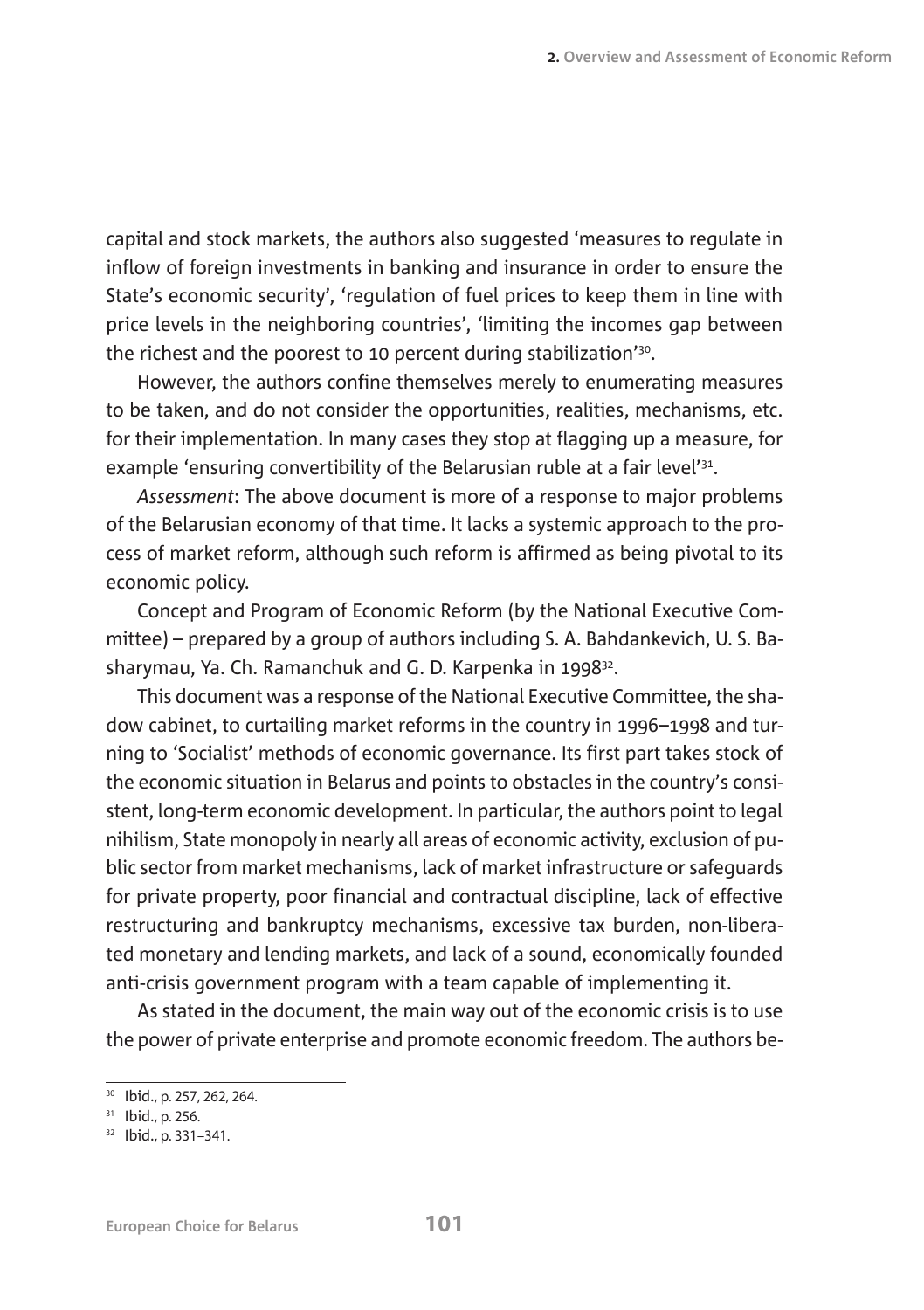lieve that the role of the State should be limited to developing a market-oriented regulatory framework with a level playing field for all undertakings and individuals. They stress that the main idea of market reforms is in achieving the triple target for the transition period: stabilization, liberalization and institutional changes in all economic aspects.

*Assessment*: One essential difference between this and previous document is that it contains a description of financial support for reforms and expected deliverables.

Strategy for Belarus: A Concept of National Development – published by a group of authors including M. I. Hryb, S. Ya. Leushunou, L. F. Zaika, Ya. Ch. Ramanchuk, L. K. Zlotnikau and others in 2000<sup>33</sup>.

Apart from status description of the economic situation and specifying goals and principles of reforms, the document provides a detailed analysis of how the Belarusian economy will develop if the existing economic policy is to be continued. The authors offer their vision of the sequence of reforms, analyze what the general public thinks about the economic situation in the country, and make assumptions as to how the nation would react to their reform ideas. The document reviews all the previous concepts of conducting market reforms in Belarus. It emphasizes the importance of market reforms, and points to the systemic nature of current economic problems in Belarus.

The 'Strategy for Belarus' formulates economic reform goals and principles in monetary, fiscal, trade, investment, price, industrial and agricultural policies; it describes mechanisms of establishing conditions for developing small business and putting safeguards for private property in place. As stated by the authors, the planned measures have to be taken in three phases: firstly, economic liberalization and preparations for the system's stabilization; secondly, stabilization and laying foundations for economic development; and thirdly, institutional transformations, manufacturing sector upgrades and participation in globalization processes.

*Assessment*: The document provides a concept for national economic development, which sets out guidelines for democratic market transformations, but

 $\overline{33}$  Ibid., p. 372–431.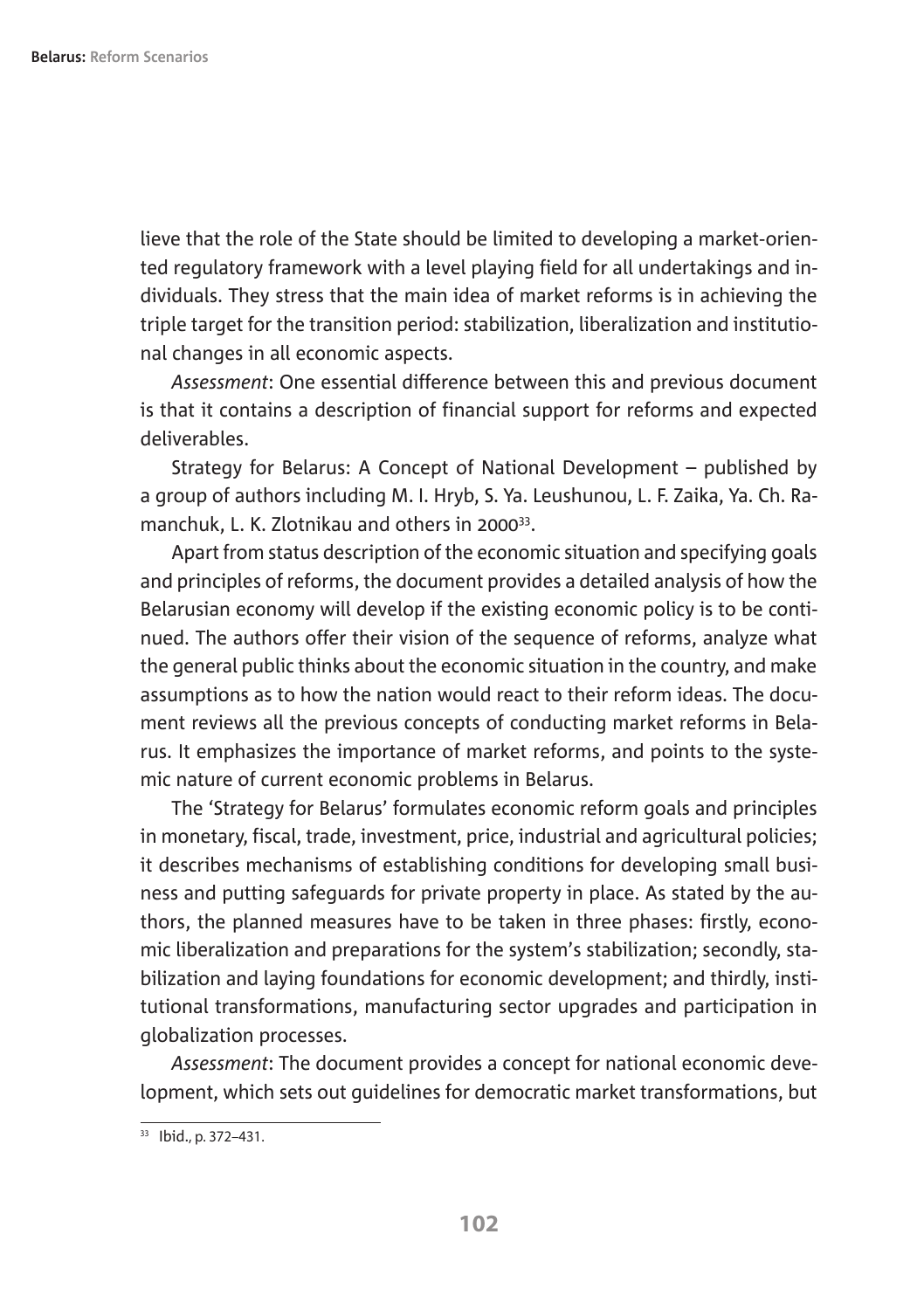fails to describe a long-term, sustainable socioeconomic model for Belarus, or the mechanisms for conducting reforms in accordance with the measures proposed. Therefore, the document cannot be said to be a comprehensive program of market reform.

The Program of Socioeconomic Reforms for Belarus of the Coordinating *Rada* (Council) of Democratic Forces – drafted by a group of experts headed by P. U. Daneika in 200134.

This document is not really a concept per se; rather, it is an attempt to structure a real program of reforms for Belarus which envisages broad reforms in monetary and fiscal policy, formation of market institutions, development of the private sector, restructuring of industrial and agricultural enterprises, and changes in foreign trade and social policies.

The group of experts sets forth the following goals to be achieved by the reforms: ensuring macroeconomic stability, generating confidence in the national currency among the business community and individuals, matching government spending with budget revenue, reducing tax burden with an expanding tax base, lifting restrictions in setting prices for goods and services, establishing private ownership of land, abolishing 'money-printing' practice in extending loans to state-owned farms, providing targeted support to poor social groups; creating an efficient system of occupational training; establishing a mobile labor market force, etc.

Each chapter describes the existing situation, reviews previous developments, sets reform goals in specific areas, offers main reform principles and formulates measures to be taken to achieve the goals.

*Assessment*: Despite a rather detailed description of goals, tasks, objectives, directions and principles for economic reforms, the document lacks an indication of a long-term, sustainable socioeconomic model for Belarus, as well as fails to specify reform phases, expected deliverables and public views on proposed reforms.

<sup>&</sup>lt;sup>34</sup> Праграма сацыяльна-эканамічных рэформаў для Беларусі (Каардынацыйная Рада Дэмакратычных Сілаў), Група экспэртаў на чале з Данейкам П. У., Мн. 2001, p. 180.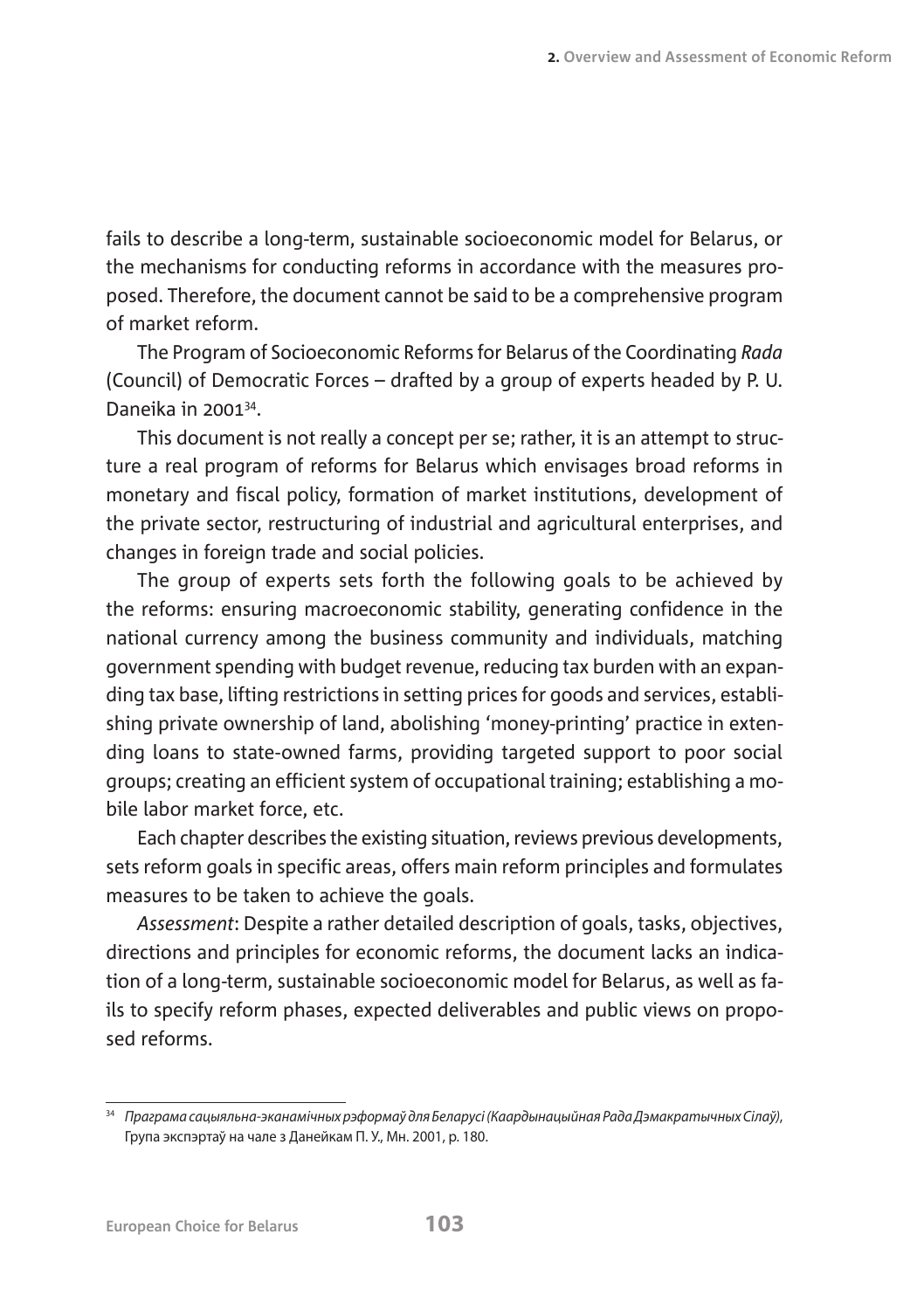The document is too focused on existing economic problems in Belarus. It is dominated by the macroeconomic approach to reforms. Meanwhile, it is a valuable attempt to move from general concepts to specific economic reform programs.

An analysis of economic reform concepts and programs prepared by independent groups of experts shows that there has been substantial evolution of such documents from indecisive, contradictory and incomplete to a clearer understanding of the essence of market reforms and, consequently, to more specific and decisive programs of reform. At the same time, the above documents rely heavily on current economic developments. Market reform is often regarded as a 'magic word' resolving existing economic problems.

#### **State-sponsored programs of economic reforms**

A number of State-sponsored reform programs were prepared for Belarus in the 1990s. Most of them saw the light of day in 1996, when official elites and political parties finally parted ways, which is why the government faced the need to step up its own efforts in developing programs of reforms. Below is a review of the most important ones.

A Plan for Financial Recovery Measures in the National Economy by Belarus' National Bank (August 1, 1996, to October 1, 1997)<sup>35</sup>.

The document is a rather in-depth analysis of the country's economic situation in the first half of 1996. It singles out a number of positive trends, such as slower inflation and devaluation processes, slower pace of economic decline, adaptation of undertakings to market conditions, and increase in real personal incomes. At the same time, it points to certain negative trends, such as a sharp decline in capex, worsening foreign trade indicators, yawning trade deficit, growing unemployment, increasing number of unprofitable enterprises and a larger public budget deficit.

<sup>&</sup>lt;sup>35</sup> Сборник альтернативных программ развития Беларуси. Под ред. В. М. Шлындикова, Мн.: Бестпринт, 2001, p. 266–330.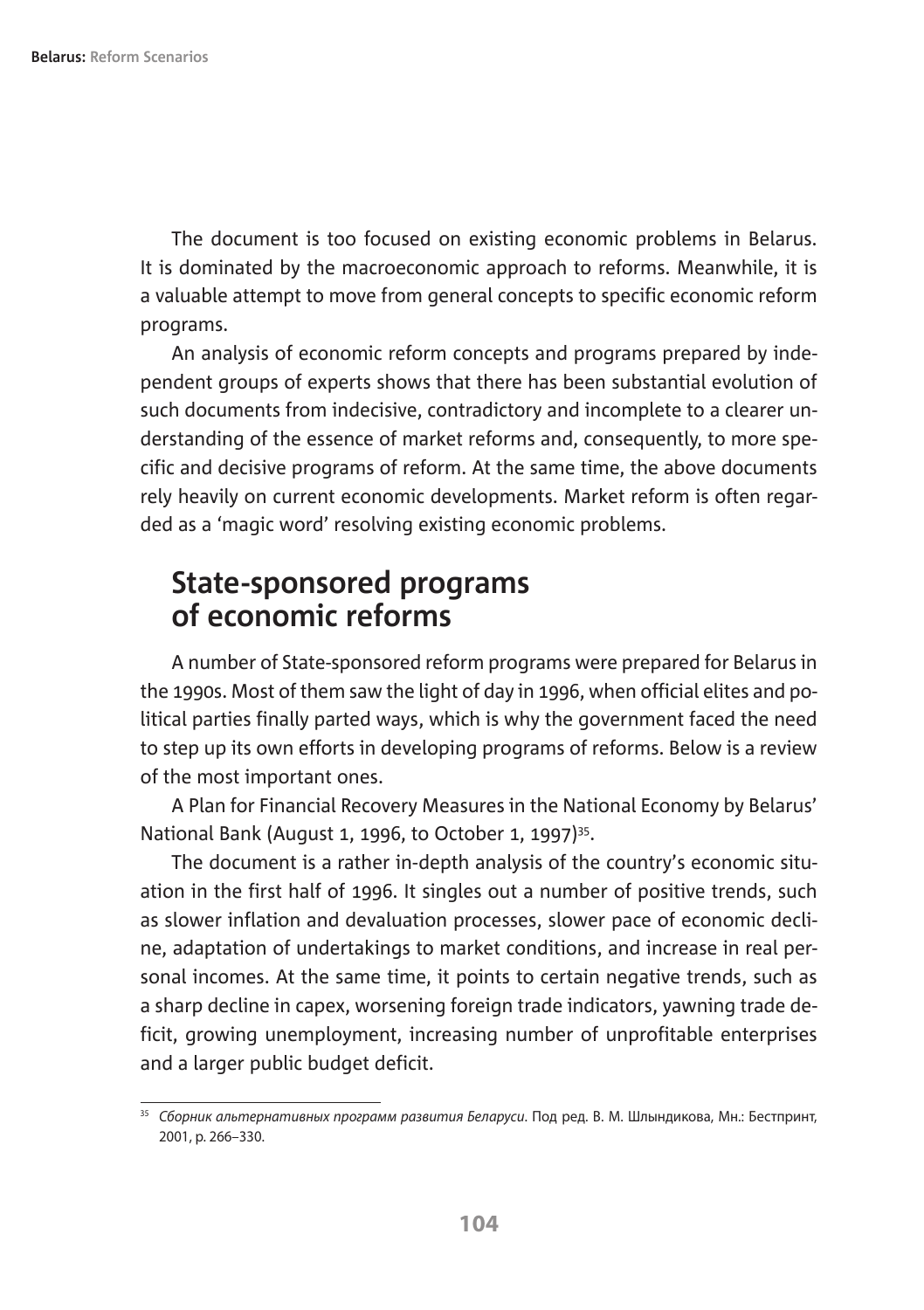Against the backdrop of a comprehensive analysis of the economic situation, the National Bank's experts proceed to stating that the main reason behind the crisis is inferior competitiveness of most domestic enterprises and the national economy at large. They explain that such a situation is a legacy of the socialist economy and its general backwardness. Yet, simultaneously, the experts also admit that 'the failure of the government to understand the macroeconomic situation in Belarus, the lack of clarity in choosing ways of reforming the socioeconomic relations in a newly-established sovereign Belarus, as well as indecisiveness and inconsistency in conducting economic reforms have been the main reasons for economic crisis symptoms to set in'36.

The authors point to the problem of then unreformed real economy, which turned out to be in conflict with the National Bank's course of tight monetary policy and efforts to slow down the inflation and national currency devaluation in 1995–1996. In order to resolve the conflict, the National Bank's document offers a plan with measures aimed at financial recovery in the economy. Part One of the action plan encompasses a range of measures to stimulate capital expenditure projects and improve competitiveness of domestic enterprises. Following this are measures to streamline the social services and welfare system, ensure better regulation of personal income and employment, and support small businesses in job creation initiatives. Parts Three and Four are devoted to issues of improving monetary and exchange policies. The National Bank's experts point out that changes in inflationary processes, namely inflation exceeding devaluation, result in domestic prices nearing world prices and in eroding competitiveness of domestic enterprises in price terms. Part Five includes measures geared to improve the fiscal and budget systems. Their main idea is to lower the taxes for undertakings, and thereby improve tax collection. Part Six pays considerable attention to the need for fostering the growth of a financial market. Part Seven describes measures in foreign trade policy, pointing to the need for supporting national exporters and developing import-substituting output. A special part in the document is made up of institutional pro-

 $36$  Ibid., p. 275.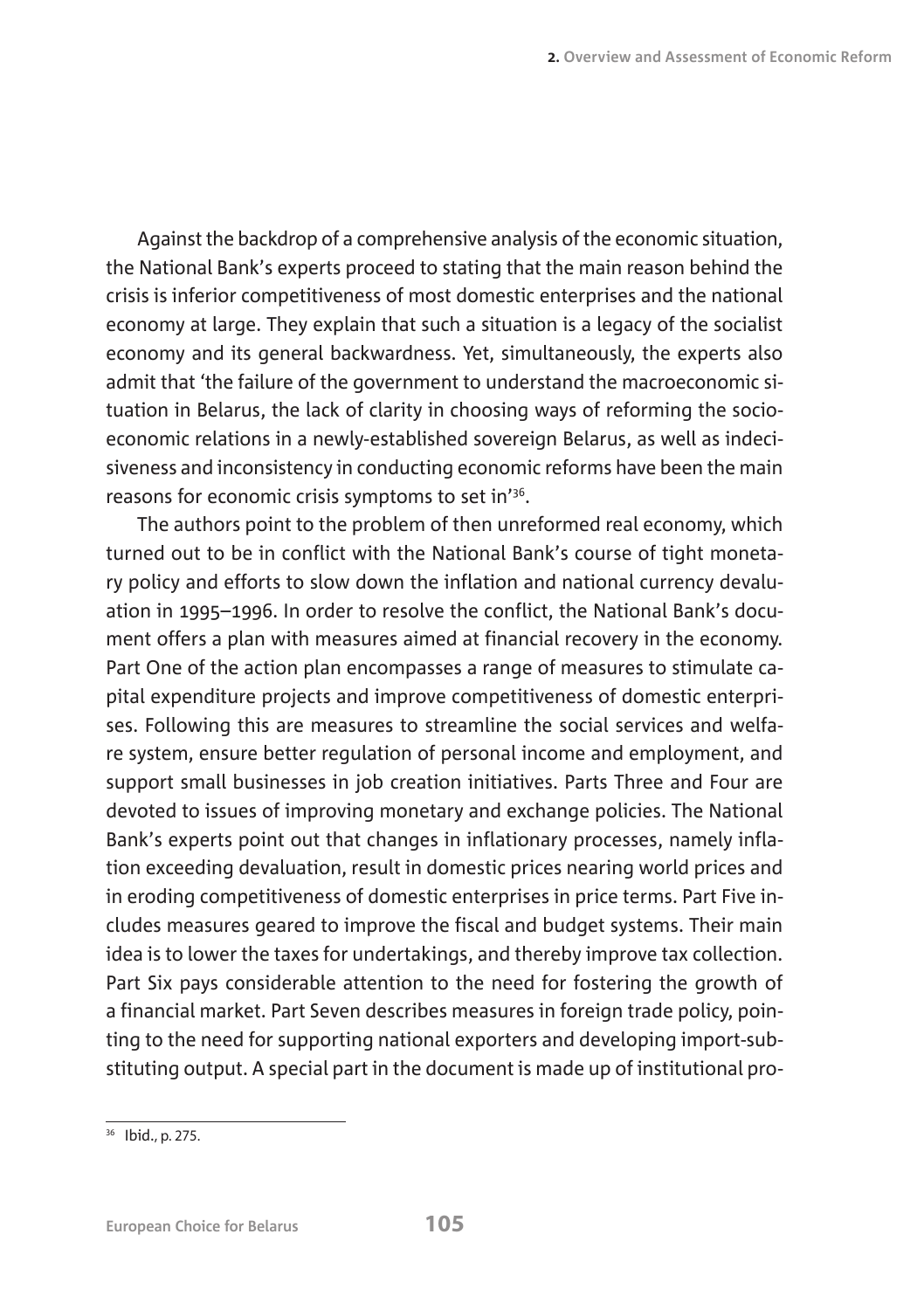posals which have to precede financial recovery measures in order to work in harmony with them.

*Assessment*: The document offers an in-depth analysis of the reasons underlying the economic crisis of 1996. Still, the proposed program of reforms is rather limited and proposes little else than measures aimed at financial stabilization at the macro-level. Notably, even this program was not implemented at the time.

The following document was prepared in October 1996 – Guidelines for Belarus' Socioeconomic Development in 1996–2000 – approved by a presidential edict # 464, on November 14, 1996.

In accordance with the trend to modify economic policies so as to orientate them more toward social aspects, and in reaction to an unstable economic situation of the early 1990s, the document asserts that the key strategic goal for economic changes is to result in improving living standards of the Belarusian people, gradually bring them to those in well-developed European countries by building a socially-oriented market economy.

In the initial phase of economic transformation, the document envisaged macroeconomic stabilization and setting the stage for economic growth, while the second phase, i.e. post-1997, was to be a period of economic growth. Those two phases had to be completed by the year 2000.

The document describes measures aimed at a structural reconstruction of the economy, including those to improve the operational efficiency of State property, including de-nationalization and privatization, financial recovery of undertakings via restructuring and bankruptcy procedures, effect land reform by introducing private ownership of land, develop small- and medium-sized business and market infrastructure by encouraging competition, and stimulate commodity, financial and labor markets.

The program also envisages measures to develop science and innovation, real sector of the economy and capex activities, as well as calls for adjusting fiscal, price, monetary and forex policies.

Despite a large number of market measures advocated, most tend to be halfhearted solutions. Specifically, the document suggests privatizing only small state-owned companies, while large enterprises are to be denationalized, i.e. they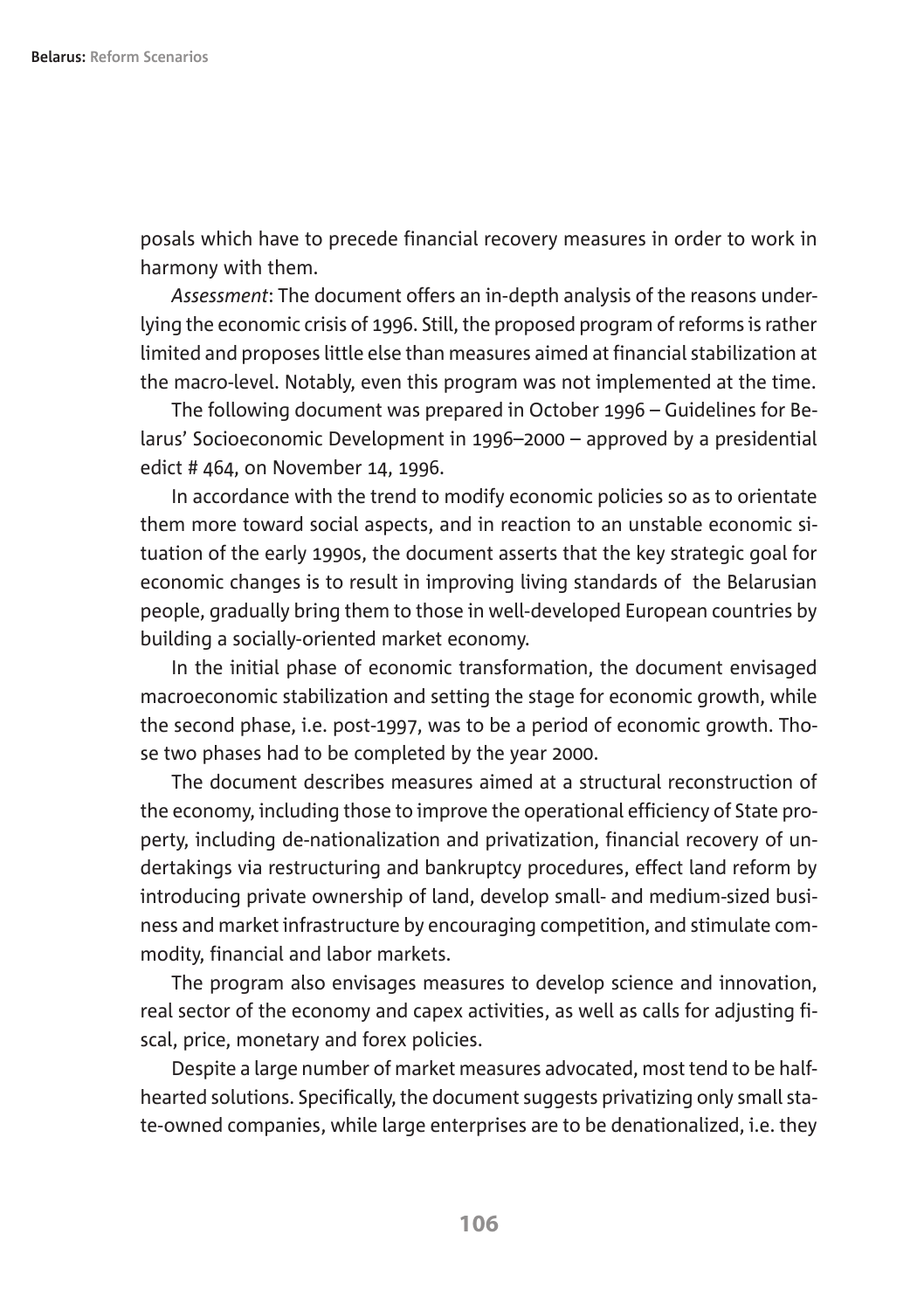would turn into joint-stock companies with the controlling stake of the State. The program also says that the State will continue to own large companies for many years to come and, accordingly, a large sector in the economy will be state-owned or controlled. Therefore, there is a call for raising the efficiency of the state-owned sector via streamlining the management of state-owned companies and drafting regulations to improve mechanisms of their operation so as to achieve stable production levels, ensure appropriate discipline amongst employees and management, etc.

Similarly, as proposed, the State intends to play a dominant role in setting prices, i.e. launch market principles but retain levers of State regulation. This is to apply also to developing the real sector of the economy, i.e. prioritize housing construction and farming in economic development, and developing entrepreneurship and SMEs by providing them with consultation services, resources and protection. Similarly, the labor market is to be reformed by guaranteeing young people the right of preferential treatment in job search. There is similar mention of other areas in this context.

*Assessment*: This document offers a moderate program of reforms. It contains an extensive list of vaguely formulated measures, with no specific terms of taking them on board. Consequently, it is difficult to understand whether the program has actually been put to effect.

Due to general financial instability in late 1990s, higher pace of inflation and devaluation, declining exchange rate and consequent increase in physical volume of exports at lower prices, the country's industrial output and GDP growth gained momentum. Therefore, the main target of the '1996–2000 Socioeconomic Development Guidelines', that is economic growth, was formally achieved, albeit without causing market changes, which was why the market processes essentially slowed down in subsequent years.

The macroeconomic stabilization of Belarus has not been achieved to date.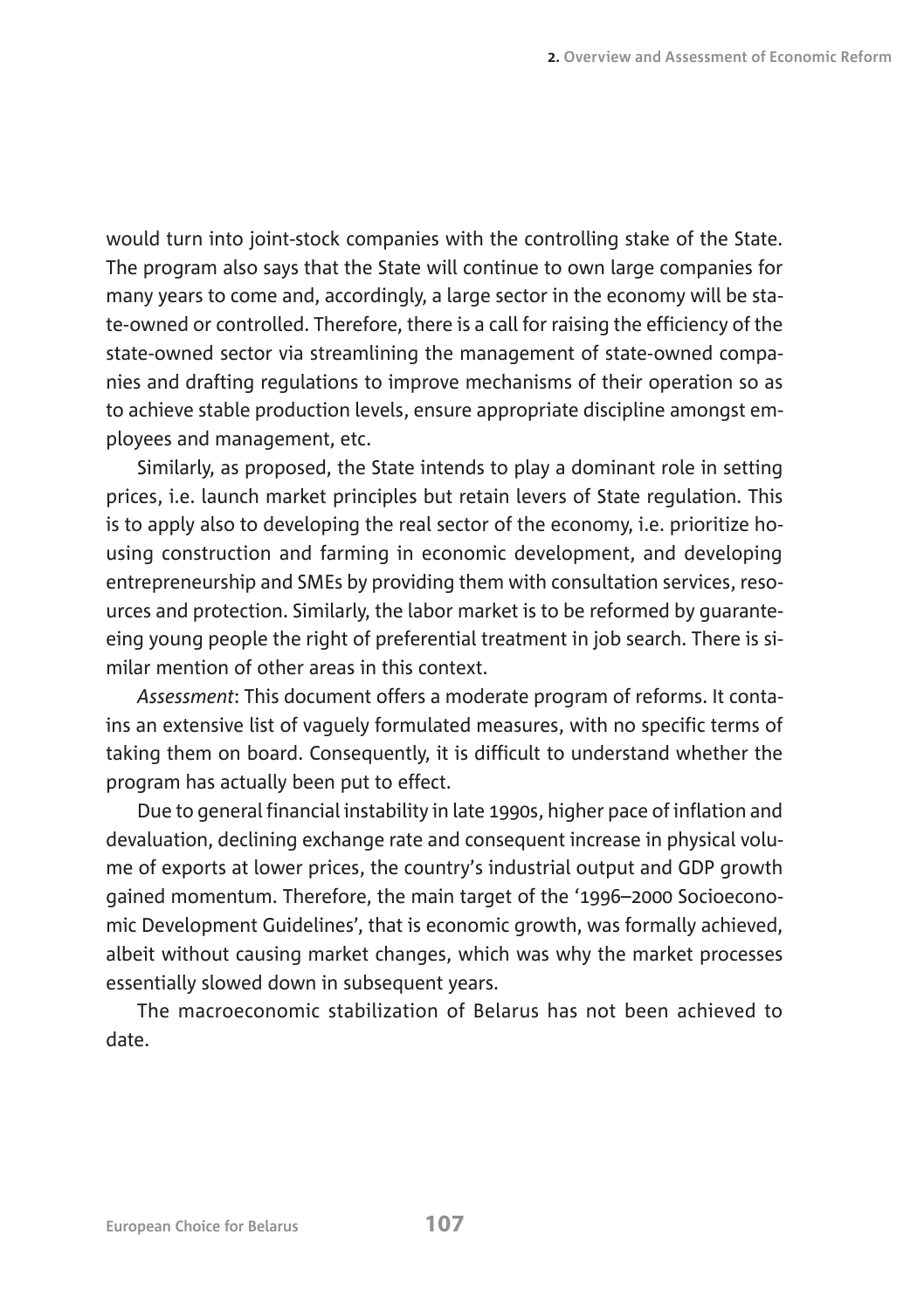One of the underlying reasons was that another program was heralded for the country – The Program of Belarus' Socioeconomic Development in 1996–2000, developed by Eduard Eydzin, the president's economic aide at that time<sup>37</sup>.

Despite never being officially approved by the Cabinet, the program had a most significant impact on the country's economic policy, even greater than official reform programs.

The program is noted for its expectation of quick results upon its implementation. It was founded on the premise of 'the State that has a strategic program and a well-organized, productive and efficient government system capable of preventing the economy from collapsing in crisis conditions and of ensuring necessary conditions for an irrevocable transition to a socially-oriented market economy within a short period of time'38. Along with privatization and 'effective support for all bona fide members of the business community'39, the program envisaged a number of other measures, such as 'designating key priority manufacturing industries and output, and establishing a program of targeted centralized State support during a period of stabilization and initial development of the aforesaid manufacturing industries'<sup>40</sup>, low interest-bearing loans to priority industries, protection of domestic producers by customs barriers, flexible State regulation of prices, which 'is by no means a step back from market mechanisms; on the contrary, it approximates the economy to civilized market practice'41.

The program lay the ideological foundation for the government's economic policy of the late 1990s. The implementation of its principle of 'creating a system for channeling monies into the economic needs of the day'42 led to excessive money-printing, exacerbated financial instability, boosted inflation and na-

<sup>37</sup> Программа социально-экономического развития Республики Беларусь на 1996–2000 годы (Основные направления), Мн. 1996, p. 257.

<sup>&</sup>lt;sup>38</sup> Программа социально-экономического развития Республики Беларусь на 2001–2005 годы, Мн. «Беларусь», 2001, p. 7.

<sup>39</sup> Ibid., p. 67

<sup>40</sup> Ibid., p. 31.

 $41$  Ibid., p. 101.

<sup>42</sup> Ibid., p. 126.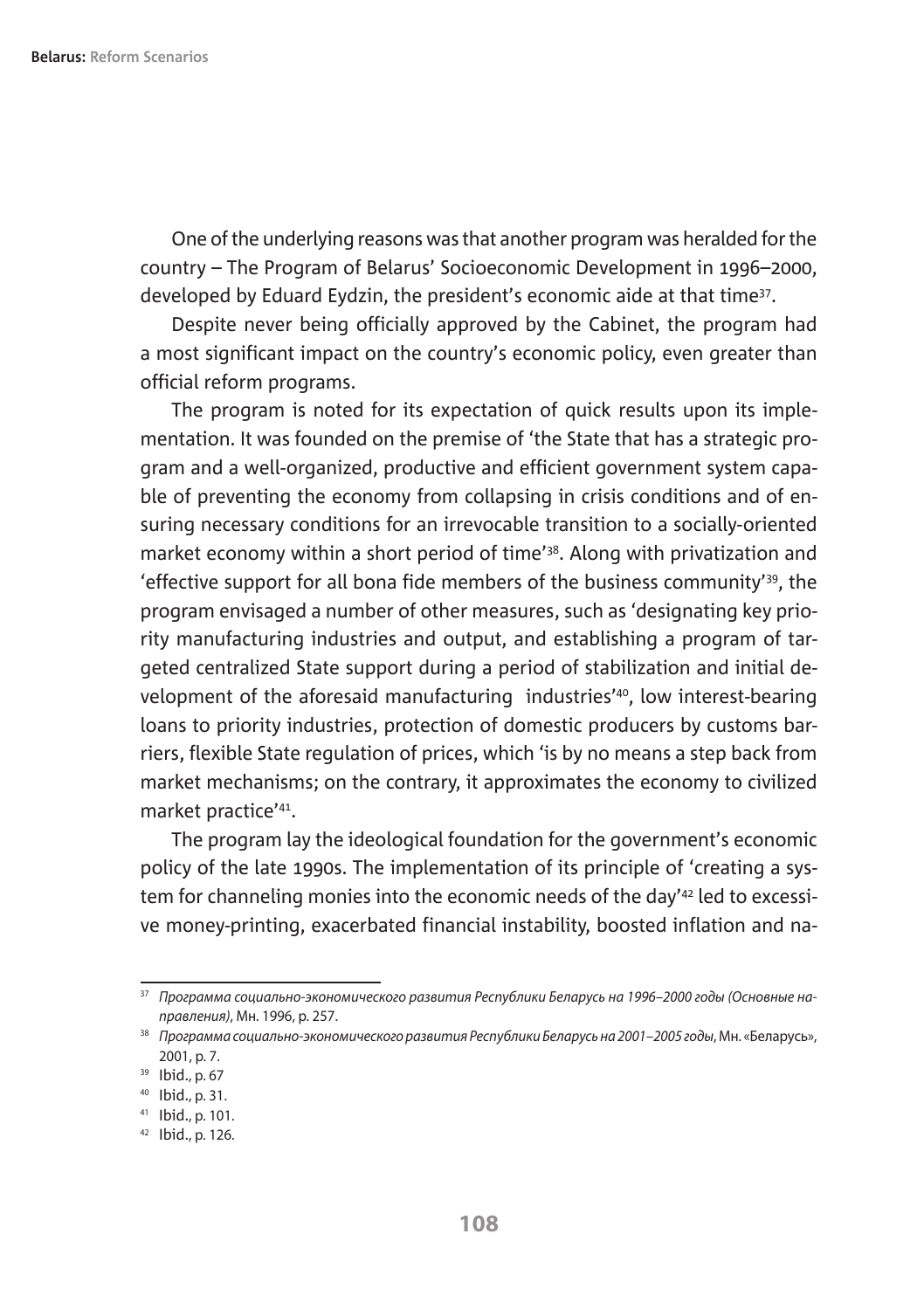tional currency devaluation, lowered the Belarusian ruble exchange rate, and prompted sales of Belarusian goods abroad at disadvantageous prices. Despite a growth in export-oriented output and GDP, the average pay in the country fell threefold if expressed at the market ruble-to-US dollar exchange rate.

The program's consequences were partially eliminated, albeit not until the early 2000s, when the government opted for a tighter monetary policy, exchange rate and price liberalization, and improved competitiveness of the domestic output.

 The Program of Belarus' Socioeconomic Development in 2001–2005, enacted by a presidential edict # 427 on August 8, 2001<sup>43</sup>, is the government's current program of reform.

It takes stock of the present socioeconomic situation in Belarus, sets out macroeconomic policy objectives and guidelines, and outlines scenarios of the country's economic development during the first five years of the  $21<sup>st</sup>$  century.

Just like its predecessor, the '1996–2000 Guidelines for Belarus' Socioeconomic Development', the new program sets the strategic objective of 'improving the living standards of the Belarusian people to align them to the level of economically developed European countries'44. The document emphasizes the need for enhancing the efficiency of the real sector, for technological improvement and modernization of the economy.

Market transformations are outlined in a dedicated chapter. They comprise denationalization, privatization, development of entrepreneurship, promotion of SMEs, market infrastructure formation and human resources development. The document does not offer much novel content on these issues. Again, it advocates 'prudent privatization: 'swift privatization is not envisaged for 2001 to 2005; instead, a gradual approach to reform should be considered…'45.

Like other documents for the previous period, the program indicates the government's propensity towards excessive State sponsorship of developing

<sup>43</sup> Ibid., p. 167.

<sup>44</sup> Ibid., p. 40.

<sup>45</sup> Ibid., p. 66.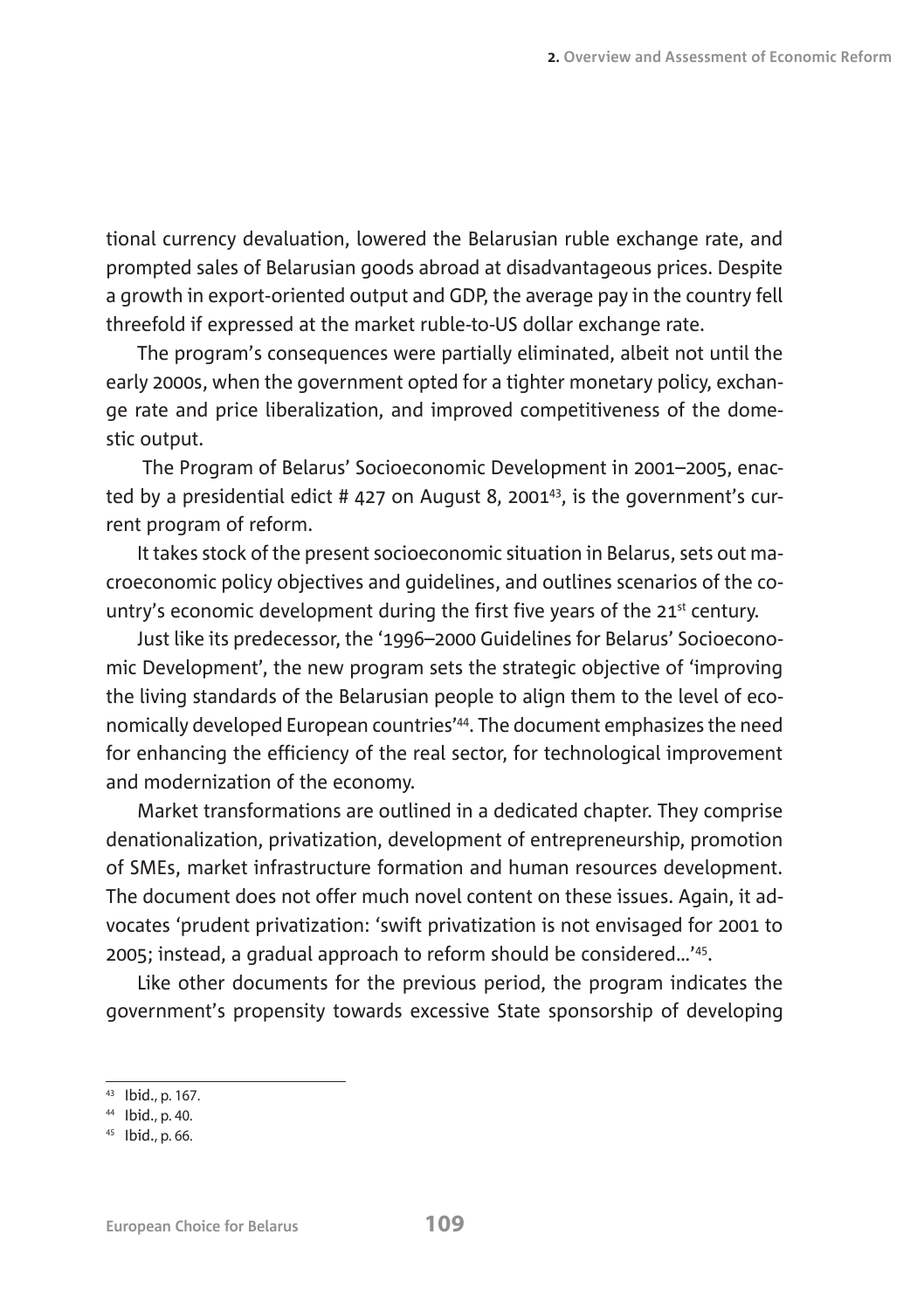entrepreneurship: 'varied and targeted State support will be provided to those entrepreneurs and businesses that engage in capex projects in high-priority areas'46. It contains the same vague definitions of measures and fails to specify when measures are to be initiated.

As the document claims, the government plans to continue developing housing construction, yet vouchsafes to abandon money printing as a means of financing housing via lending. It also intends to intensify the structural economic reform, expand the area of market-based pricing and reduce cross-subsidies in the cost of energy for residential and industrial off-takers alike.

In addition, unlike the previous document, the program includes a chapter on developing the stock market.

*Assessment*: The document does not differ in any essential manner from its predecessor for 1996–2000. Both are very cautious and ambiguous in terms of formulating and implementing proposed measures.

#### **Conclusions**

As of today, Belarus does not have an ambitious program of market reforms which would envisage swift moves in Belarusian economic reforms and the country's integration with the international economic set-up. There is no program proposing EU accession as its objective.

A new program should outline a future economic system in Belarus in distinct terms, a system based on market principles without State domination. It would have to formulate a concept of unleashing private initiative as a driving force for developing the national economy. It would also have to reflect changes in the economic situation in Belarus, and emphasize reforms in the real sector, rather than just focus on achieving financial stabilization as former programs did. Apart from domestic changes, it should consider changes in the international economic situation, and the European Union's eastward enlargement in particular.

<sup>46</sup> Ibid., p. 69.